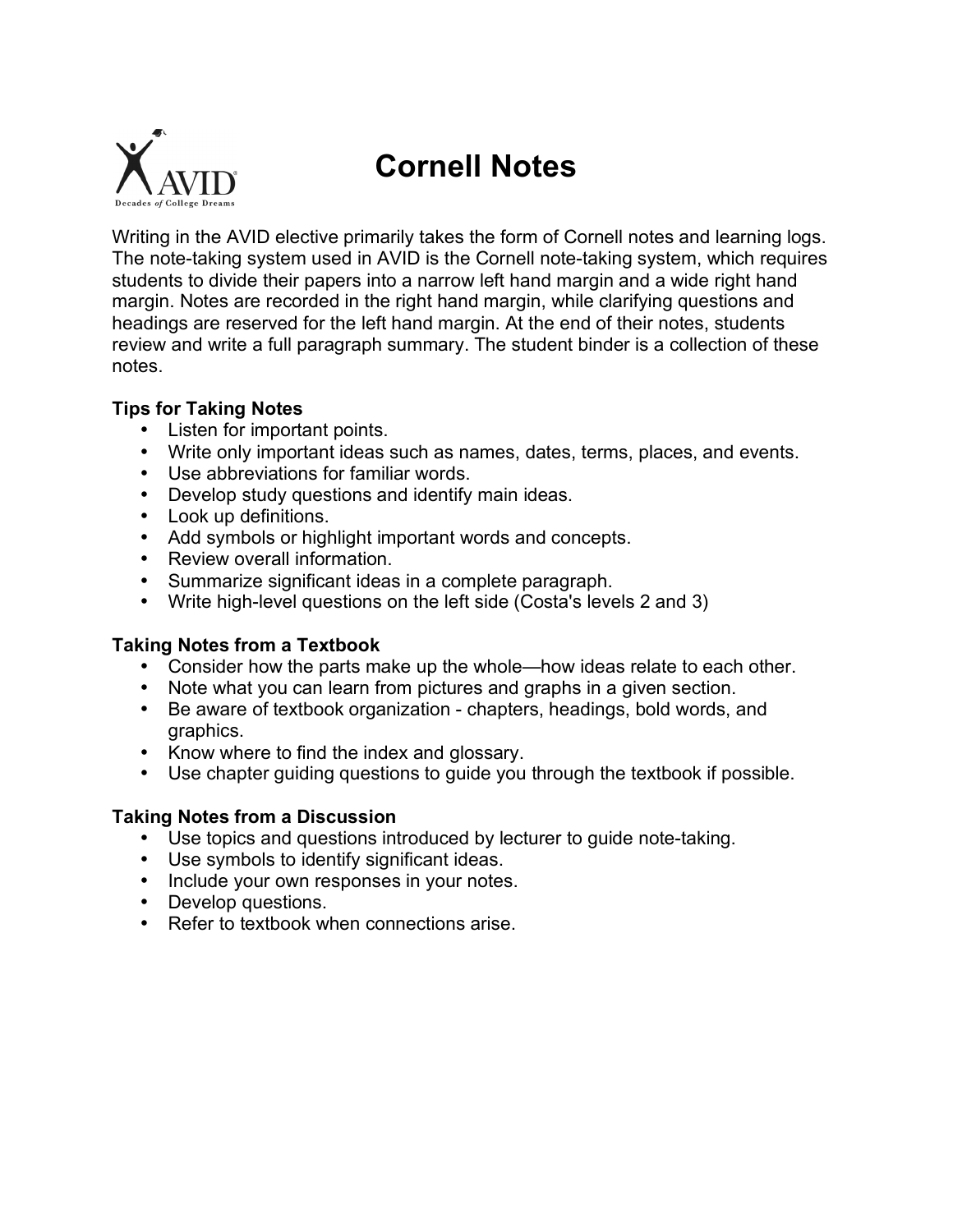## **Taking Notes from Literature and Poetry**

- Include significance of title, publication date, and author information.
- Identify point of view of speaker.
- Identify setting, important characters, plot, conflicts, theme, and any figurative language.
- Highlight significant quotes/passages.
- Identify tone, theme, and poetic devices such as repetition, imagery and allusions.
- Make connections from one chapter/verse to another.
- Predict what might happen next or by the end of the piece.

### **Taking Notes in Mathematics**

- Take notes just as in any other class, with all of the information on the right hand side of the page. Write the problem on the left side and solve it on the right. Then go back and fill in with key terms or example equations.
- As you listen to a lecture, write out any key terms or questions on the left (example: What is the Distance Formula?). Then on the right, give the formula.

## **Taking Notes from a Guest Speaker**

- Identify the speaker's name and title (example. Mrs. Joan Smith, Admissions Counselor for the University of [11] Counselor for the University of [13]  $\qquad$  .)
- Create questions for the speaker the night before the presentation, or while the speaker is speaking. Then ask questions and write your answers on the right hand side of the page, across from the question it answers.
- Write down details of the person's life and/or job.
- Keep track of any obstacles the person faced in his or her life.

## **Taking Notes from a Field Trip**

- Identify the date and location of the field trip.
- Write out a few questions to ask the person giving the tour or leading the experience. Answer them on the right hand side of the paper, across from the question.
- Write out facts about the location (example: If you are going to a college or university, write down how many students attend the school and/or how much it costs to attend).
- Write out your favorite part of the trip and include as part of the summary at the end of note page (example: I really enjoyed touring the library at The University of California, San Diego because it is the largest library I have ever seen.)
- Write down any further questions throughout the field trip. Ask the leader or teacher for answers.